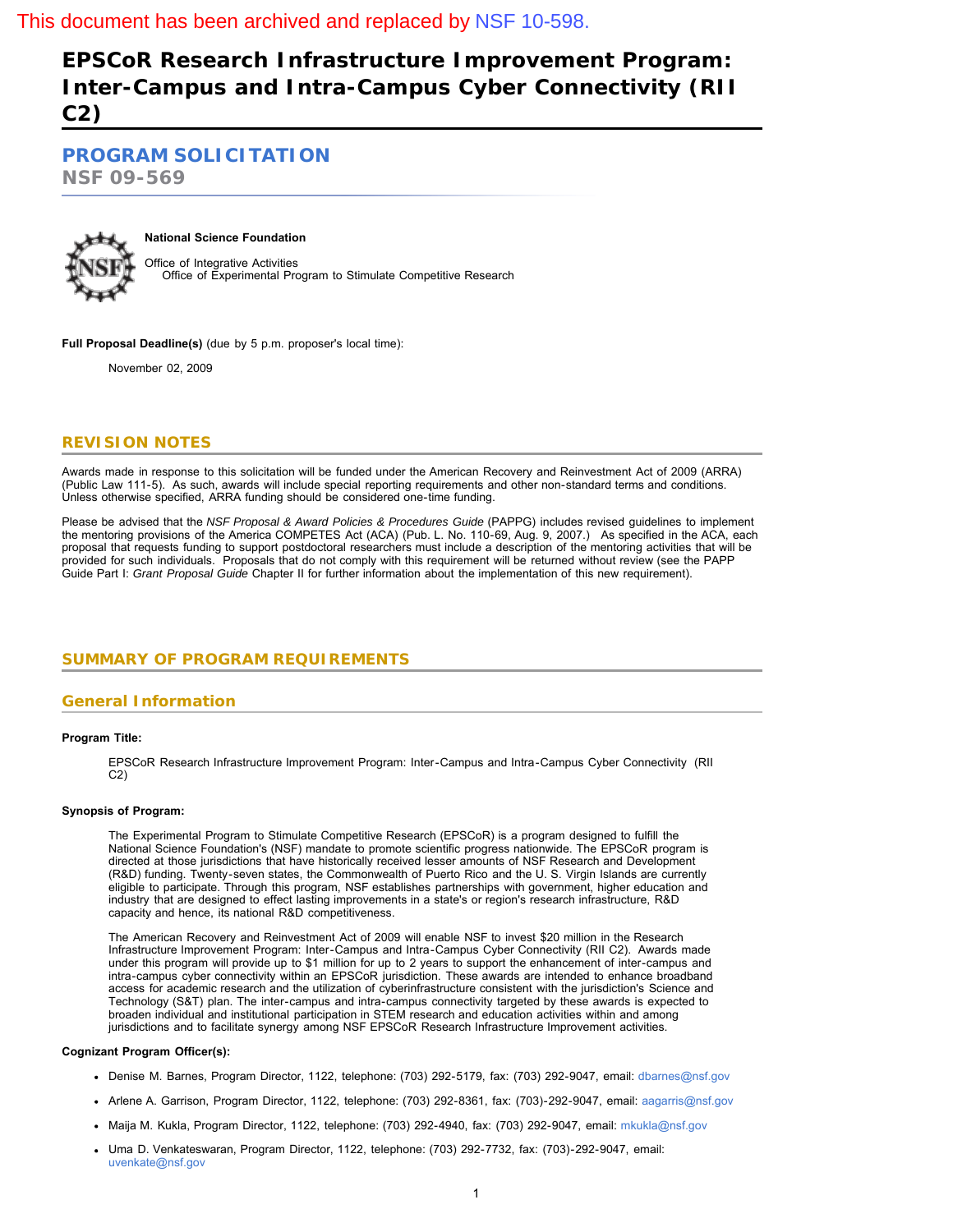#### **Applicable Catalog of Federal Domestic Assistance (CFDA) Number(s):**

47.082 Trans-NSF Recovery Act Research Support

## **Award Information**

**Anticipated Type of Award:** Standard Grant

**Estimated Number of Awards:** 20

**Anticipated Funding Amount:** \$20,000,000 in ARRA funds.

# **Eligibility Information**

#### **Organization Limit:**

Proposals may only be submitted by the following:

Only jurisdictions that meet EPSCoR criteria are eligible to submit proposals to the Research Infrastructure Improvement Program: Inter-Campus and Intra-Campus Cyber Connectivity (RII C2) competition. The jurisdiction's EPSCoR governing committee must designate a fiscal agent/proposing organization as the responsible recipient for a RII C2 award. Where possible, this should be the employing organization of the Principal Investigator/Project Director (PI/PD). See also Section I., Introduction Paragraph D for additional eligibility information.

#### **PI Limit:**

Principal Investigators/Project Directors of proposed EPSCoR projects must be affiliated with research universities, agencies, or organizations within the participant jurisdiction.

#### **Limit on Number of Proposals per Organization:** 1

Only one Research Infrastructure Improvement: Inter-Campus and Intra-Campus Cyber Connectivity (RII C2) proposal may be submitted in response to this solicitation by the designated fiscal agent/proposing organization, acting on behalf of a jurisdiction's EPSCoR governing committee.

### **Limit on Number of Proposals per PI:** 1

An investigator may serve as PI or Co-PI on only **one** proposal submitted in response to this solicitation.

## **Proposal Preparation and Submission Instructions**

#### **A. Proposal Preparation Instructions**

- **Letters of Intent:** Not Applicable
- **Preliminary Proposal Submission:** Not Applicable
- **Full Proposal Preparation Instructions:** This solicitation contains information that deviates from the standard NSF Proposal and Award Policies and Procedures Guide, Part I: Grant Proposal Guide (GPG) proposal preparation guidelines. Please see the full text of this solicitation for further information.

#### **B. Budgetary Information**

- **Cost Sharing Requirements:** Cost Sharing is not required under this solicitation.
- **Indirect Cost (F&A) Limitations:** Not Applicable
- **Other Budgetary Limitations:** Other budgetary limitations apply. Please see the full text of this solicitation for further information.
- **C. Due Dates**
	- **Full Proposal Deadline(s)** (due by 5 p.m. proposer's local time):

November 02, 2009

### **Proposal Review Information Criteria**

**Merit Review Criteria:** National Science Board approved criteria. Additional merit review considerations apply. Please see the full text of this solicitation for further information.

### **Award Administration Information**

**Award Conditions:** Additional award conditions apply. Please see the full text of this solicitation for further information.

<span id="page-1-0"></span>**Reporting Requirements:** Additional reporting requirements apply. Please see the full text of this solicitation for further information.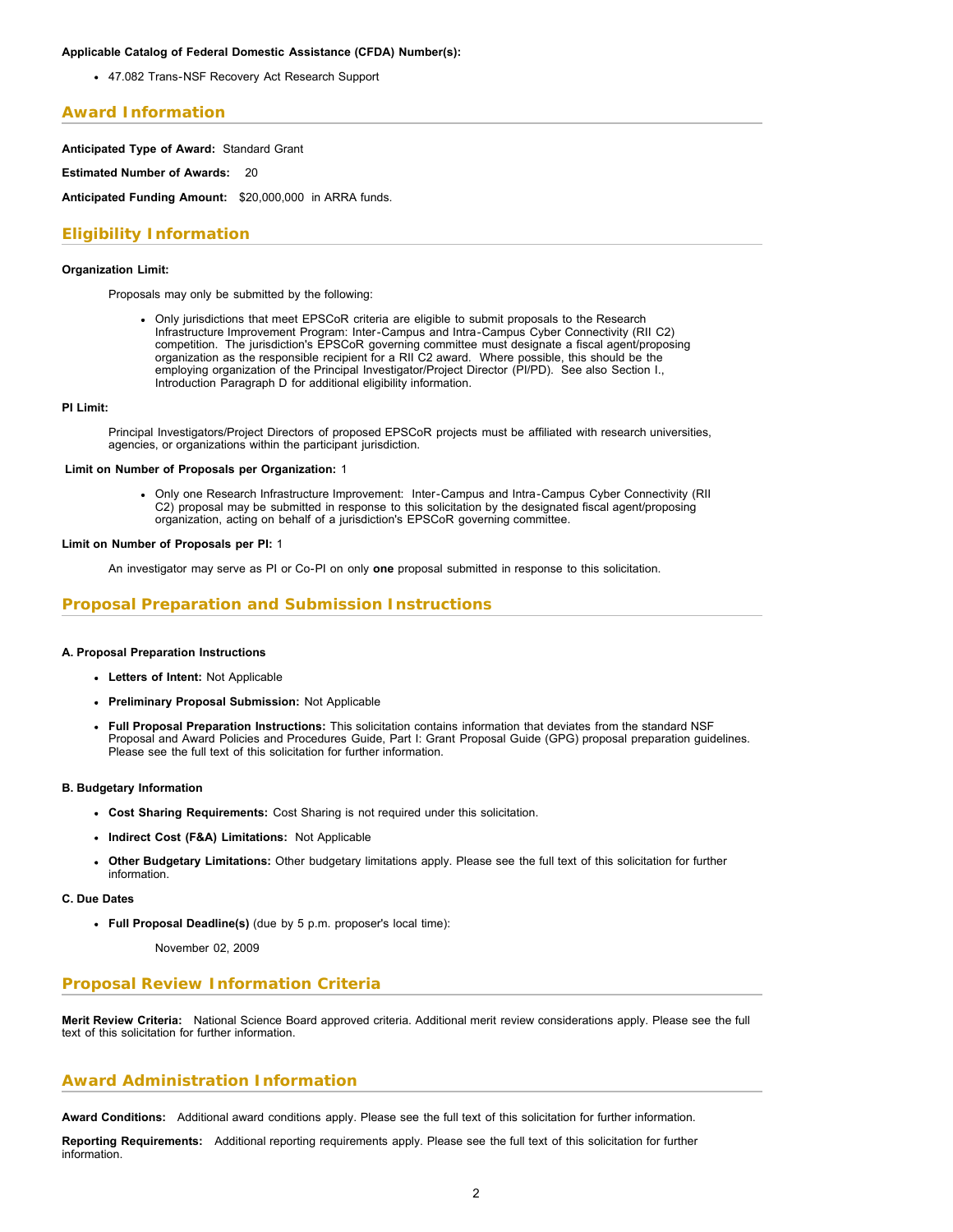## **TABLE OF CONTENTS**

**[Summary of Program Requirements](#page-0-0)**

- I. **[Introduction](#page-2-0)**
- II. **[Program Description](#page-4-0)**
- III. **[Award Information](#page-5-0)**
- IV. **[Eligibility Information](#page-5-1)**

#### V. **[Proposal Preparation and Submission Instructions](#page-5-2)**

- A. [Proposal Preparation Instructions](#page-5-2)
- B. [Budgetary Information](#page-7-0)
- C. [Due Dates](#page-7-1)
- D. [FastLane Requirements](#page-7-2)

#### VI. **[NSF Proposal Processing and Review Procedures](#page-7-3)**

- A. [NSF Merit Review Criteria](#page-8-0)
- B. [Review and Selection Process](#page-9-0)

#### VII. **[Award Administration Information](#page-9-1)**

- A. [Notification of the Award](#page-9-2)
- B. [Award Conditions](#page-9-3)
- C. [Reporting Requirements](#page-10-0)

#### VIII. **[Agency Contacts](#page-10-1)**

IX. **[Other Information](#page-11-0)**

# <span id="page-2-0"></span>**I. INTRODUCTION**

Section 3(e) of the National Science Foundation (NSF) Act of 1950, as amended, states that: "...it shall be an objective of the Foundation to strengthen research and education in the sciences and engineering, including independent research by individuals, throughout the United States, and to avoid undue concentration of such research and education." Through its Congressional mandate, NSF promotes and advances scientific progress nationwide. In 1978, public concern about undue geographical concentration of federal funding of academic research and development (R&D) led Congress to further authorize NSF to conduct the Experimental Program to Stimulate Competitive Research (EPSCoR). These Congressional instructions, which established the Experimental Program to Stimulate Competitive Research, have been restated in subsequent Congressional authorizations of the Foundation's budget. Eligibility for EPSCoR participation is restricted to those jurisdictions that have historically received lesser amounts of NSF R&D funding and have demonstrated a commitment to develop their research bases and to improve the quality of science, technology, engineering, and mathematics (STEM) research conducted at their universities and colleges. Twenty-seven jurisdictions including twenty-five states, the Commonwealth of Puerto Rico and the U. S. Virgin Islands currently participate in one or more elements of the NSF EPSCoR program. (See section I, paragraph D, for additional EPSCoR eligibility information).

#### A. **EPSCoR Mission and Goals**

The mission of EPSCoR is to assist the National Science Foundation in its statutory function

"to strengthen research and education in science and engineering throughout the United States and to avoid undue concentration of such research and education."

EPSCoR goals are to:

- provide strategic programs and opportunities for EPSCoR participants that stimulate sustainable
- improvements in their R&D capacity and competitiveness, and
- advance science and engineering capabilities in EPSCoR jurisdictions for discovery, innovation, and overall knowledge-based prosperity.

#### B. **EPSCoR Objectives**

The primary objective of EPSCoR is to stimulate research that is fully competitive in the disciplinary and multidisciplinary research programs of the National Science Foundation.

Specific EPSCoR objectives are to:

- catalyze key research themes that empower knowledge generation, dissemination, and application;
- activate effective jurisdictional and regional collaborations that advance scientific research, promote innovation, and benefit society;
- broaden participation in science and engineering (S&E) by institutions, organizations, and people within EPSCoR jurisdictions; and
- use EPSCoR for development, implementation, and evaluation of future programmatic experiments that motivate positive change and progression.

Pursuit of these goals and objectives bolsters the capacity of jurisdictions to:

- enhance discovery and learning through utilization of cyberinfrastructure and other evolving technologies;
- develop the diverse, well-prepared, internationally competent and globally engaged STEM workforce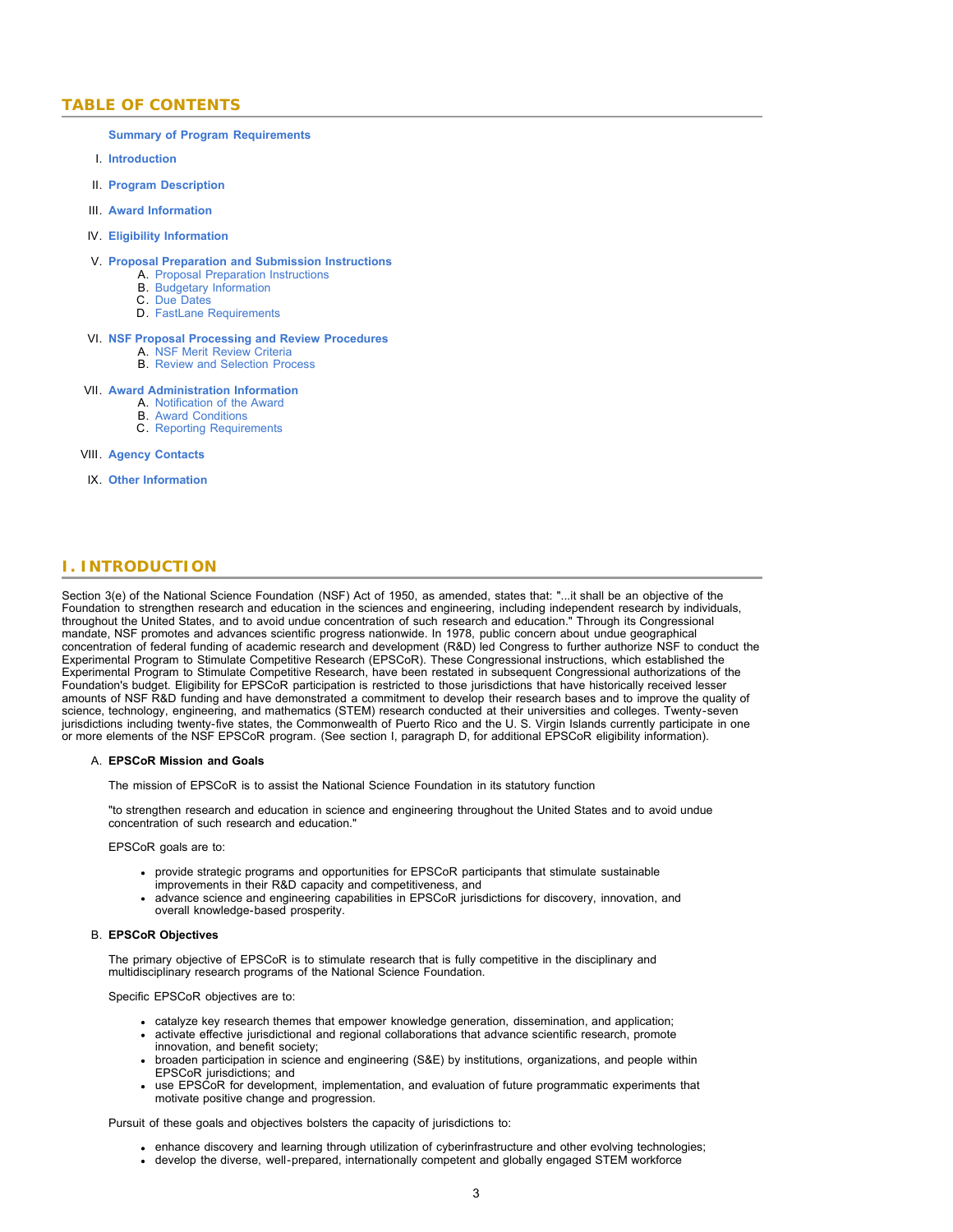necessary to sustain the nation's competitive edge;

- facilitate knowledge generation leading to economic development; and
- expand the scientific literacy of all citizens, and disseminate to them the importance of STEM research and education.

#### C. **EPSCoR Investment Strategies**

EPSCoR's investment portfolio is aligned with the Foundation's strategic outcome goals of DISCOVERY, LEARNING, RESEARCH INFRASTRUCTURE, and STEWARDSHIP:

- Discovery Foster research that will advance the frontiers of knowledge, emphasizing areas of greatest opportunity and potential benefit, and establishing the nation as a global leader in fundamental and transformational science and engineering.
- Learning Cultivate a world-class, broadly inclusive science and engineering workforce, and expand the scientific literacy of all citizens.
- Research Infrastructure Build the nation's research capability through critical investments in advanced instrumentation, facilities, cyberinfrastructure, and experimental tools.
- Stewardship Support excellence in science and engineering research and education through a capable and responsive organization.

EPSCoR uses three major investment strategies to achieve its goal of improving the R&D competitiveness of researchers and institutions within EPSCoR jurisdictions. These strategies are Research Infrastructure Improvement Program awards, Co-Funding of disciplinary and multidisciplinary research, and Outreach and Workshops.

- Research Infrastructure Improvement Program: Track-1 (RII Track-1), Track-2 (RII Track-2), and Inter-Campus and Intra-Campus Cyber Connectivity (RII C2) Awards.
	- RII Track-1 awards provide up to \$4 million per year for up to five years. They are intended to improve the research competitiveness of jurisdictions by improving their academic research infrastructure in areas of science and engineering supported by the National Science Foundation and critical to the particular jurisdiction's science and technology initiative or plan. These areas must be identified by the jurisdiction's EPSCoR governing committee as having the best potential to improve the jurisdiction's future R&D competitiveness.
	- RII Track-2 awards provide up to \$2 million per year for up to three years as collaborative awards to consortia of EPSCoR jurisdictions to support innovation-enabling cyberinfrastructure of regional, thematic, or technological importance. These awards facilitate the enhancement of discovery, learning, and economic development of EPSCoR jurisdictions through the use of cyberinfrastructure and other technologies.
	- RII C2 awards made in response to this solicitation will be funded uder the American Recovery and Reinvestment Act of 2009 (ARRA). Unless otherwise specified, ARRA funding should be considered a one-time event. Up to twenty of these RII C2 awards are anticipated. Each award will provide up to 1 million for up to 2 years to support the enhancement of inter-campus and intra-campus cyber connectivity within an EPSCoR jurisdiction. These awards are intended to enhance broadband access for academic research and for utilization of cyberinfrastructure consistent with the jurisdiction's Science and Technology (S&T) plan. The inter-campus and intra-campus connectivity targeted by these awards is expected to broaden individual and institutional participation in STEM research and education activities within and among jurisdictions and to facilitate synergy among NSF EPSCoR Research Infrastructure Improvement activities.
- Co-Funding of Disciplinary and Multidisciplinary Research. EPSCoR co-invests with NSF Directorates and Offices in the support of meritorious proposals from individual investigators, groups, and centers in EPSCoR jurisdictions that are submitted to the Foundation's research and education programs, and crosscutting initiatives. These proposals have been merit reviewed and recommended for award, but could not be funded without the combined, leveraged support of EPSCoR and the Research and Education Directorates. Co-funding leverages EPSCoR investment and facilitates participation of EPSCoR scientists and engineers in Foundation-wide programs and initiatives.
- Outreach and Workshops. The EPSCoR Office considers requests for support of workshops, conferences, and other community-based activities designed to explore opportunities in emerging areas of science and engineering, and to share best practices in design and implementation in strategic planning, diversity, communication, cyberinfrastructure, evaluation, and other areas of importance to EPSCoR jurisdictions (See NSF 06-613). The EPSCoR Office also supports outreach travel that enables NSF staff from all Directorates and Offices to work with the EPSCoR research community regarding NSF opportunities, priorities, programs, and policies. Such travel also serves to more fully acquaint NSF staff with the science and engineering accomplishments, ongoing activities, and new directions and opportunities in research and education in the jurisdictions.

#### D. **Criteria for Eligibility to Participate in the Research Infrastructure Improvement Program: Inter-Campus and Intra-Campus Cyber Connectivity (RII C2)**

Research Infrastructure Improvement Program: Inter-Campus and Intra-Campus Cyber Connectivity and other EPSCoR program eligibility is based on two primary considerations:

- A jurisdiction's demonstrated commitment to develop its research bases and to improve the quality of science, technology, engineering, and mathematics (STEM) research conducted at its universities and colleges, and
- A jurisdiction's most recent three-year history of research funds awarded by NSF relative to the Foundation's total research budget for that same period.

Regarding the second consideration, a jurisdiction is eligible to participate in EPSCoR programs if its level of research support is equal to or less than 0.75 percent of the total NSF research budget for that same period. Adjustments are made in the rare instances where a single large NSF-funded national or international facility skews the data. The NSF EPSCoR website lists these summary data and the eligibility criteria. Twenty-seven states, the Commonwealth of Puerto Rico, and the U. S. Virgin Islands are currently eligible to participate in NSF EPSCoR programs.

A newly eligible jurisdiction must submit a successful planning grant proposal before Research Infrastructure Improvement proposals (RII Track-1, RII Track-2, or RII C2) can be submitted. A "new" EPSCoR-eligible jurisdiction is defined as a State, US Territory, or US Commonwealth that (1) previously did not qualify via the established 0.75 percent criterion, but is declared eligible under the most recent publication of the annual NSF EPSCoR eligibility list (eligibility criteria) and (2) has demonstrated commitment to developing their research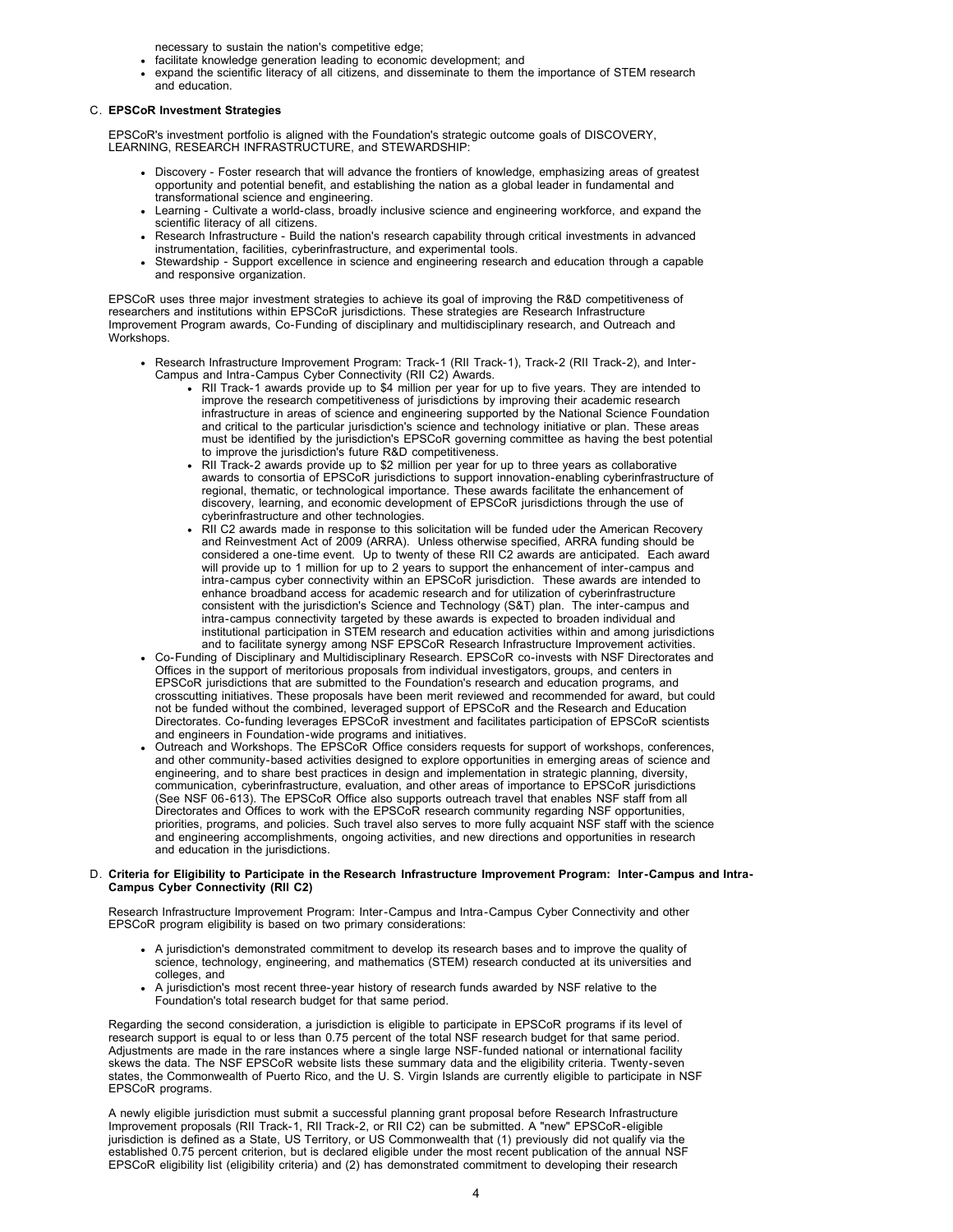bases. Planning grant proposals can be submitted at any time following the most recent declaration of eligibility. In order to compete for an RII Track-1, RII Track-2, and RII C2 award, the "new" jurisdiction must have received an EPSCoR planning grant.

Eligible jurisdictions may seek such planning support to formulate a documented vision and implementation design for their research, education, and innovation strategies. An expected outcome from any supported planning activity is the submission of a competitive RII Track-1, RII Track-2, or RII C2 proposal and subsequent proposals to NSF Directorates and Offices, which combine capacity-building with capability enhancement for addressing bold opportunities characterized by regional relevance and national importance.

A jurisdiction wishing to submit a planning grant proposal must notify the NSF EPSCoR Office with a letter of intent to submit and then meet with NSF EPSCoR officials to discuss the conceptual project, potential partners and estimated cost. Depending on the outcome of these discussions, the jurisdiction may be invited to submit an EPSCoR planning proposal, in accordance with NSF's grant proposal guidelines.

**This solicitation describes the Research Infrastructure Improvement Program: Inter-Campus and Intra-Campus Cyber Connectivity (RII C2).**

# <span id="page-4-0"></span>**II. PROGRAM DESCRIPTION**

#### **RII C2 Program Description**

Broadband connectivity within and among campuses can advance jurisdictional progress toward broader research and educational engagement at the frontiers of discovery and innovation in science and engineering. Execution of well-articulated plans for the development, deployment, and improvement of broadband connectivity will foster collaboration, prompt innovation, broaden individual and institutional participation, strengthen e-learning, create jobs, develop the workforce, contribute to the economic development of jurisdictions, and help to facilitate participation in the computing based intellectual future.

Combined jurisdictional and EPSCoR investments have facilitated the development of cutting edge cyberinfrastructure in many of the jurisdictions' research intensive institutions. In these and other institutions within the jurisdictions, however, there remain significant gaps in cyber connectivity and broadband access. This is particularly true of less research intensive institutions, especially minority serving, two-year, four-year, and rural ones. RII C2 provides a unique opportunity for jurisdictions to address such issues and to provide community colleges and minority serving institutions with advanced connections to research and research-based education that will accelerate learning, discovery, and economic development in rural and underserved communities.

The primary drivers for RII C2 investments are broadband connectivity needs within and among academic campuses. World class science and engineering research, modern cyberinfrastructure, and innovative education in STEM disciplines that can be facilitated by enhanced broadband cyber connectivity are also important motivating elements. Such investments will facilitate discovery and innovation, and enable the development of a science and engineering workforce appropriate to the future of the jurisdiction and the nation. RII C2 investments are expected to result in measureable improvements in the individual and institutional diversity within the jurisdiction and ability to successfully pursue significant opportunities in science and engineering research, education, and workforce development. The RII C2 award is expected to add specific value to the jurisdiction's academic cyber and research infrastructure not generally available through other funding.

As in other Research Infrastructure Improvement activities (RII Track-1 and RII Track-2), each jurisdiction must utilize its EPSCoR governing committee, which works closely with leaders in academe, government, and the private sector. The committee will identify potential cyber connectivity improvement strategies that are consistent with the jurisdiction's S&T plan and the associated cyberinfrastructure, diversity, and workforce development plans which, together with current RII Track-1, RII Track-2, and other RII related activities, are most likely to advance the development of a nationally competitive cyber-enabled academic R&D capability.

In preparation for submitting an RII C2 proposal, the EPSCoR governing committee is expected to have undertaken a thorough assessment of the current state of the jurisdiction's cyber connectivity and to have identified strengths, barriers, and opportunities for further development of comprehensive inter-campus and intra-campus cyber connectivity and broadband access in support of overall objectives in research, education, and innovation. The RII C2 proposal must describe the strategy and implementation mechanisms for the development, expansion, utilization, and long-term sustainability of the targeted cyber connectivity and broadband access capabilities. Successful inter-campus and intra-campus cyber connectivity improvement plans are likely to be those that provide sound platforms and opportunities for broad institutional engagement in research and research-based education that utilize the diverse human, physical, and technological resources of the jurisdiction, and contribute to its economic development.

#### **N.B.: In all instances, clear specification of goals, performance milestones, and a timetable for achieving such milestones is a requirement for EPSCoR support.**

A RII C2 award is not the appropriate mechanism to provide support for individual faculty research projects. Requests for support of such projects should be directed to NSF's research grant programs.

RII C2 awards made in response to this solicitation will be funded under the American Recovery and Reinvestment Act of 2009 (ARRA). Unless otherwise specified, ARRA funding should be considered a one-time event. Up to twenty of these RII C2 awards are anticipated.

To ensure maximum impact of limited EPSCoR resources, requests for RII C2 funding must:

- Contribute to the jurisdiction's strategy for future research and innovation;
- Add significantly and measurably to research and education capability in S&T areas of high institutional and jurisdictional priority;
- Engage the full diversity of the jurisdiction's resources in the STEM enterprise;
- Contribute to the jurisdiction's strategy for future research and innovation; and
- Present a detailed strategy to generate subsequent, sustained non-EPSCoR funding from federal, jurisdictional, or private sector sources.

#### **Eligible Activities**

Proposals requesting funds for cyber connectivity improvement may include support for academic, jurisdictional, for-profit and nonprofit organizations, as well as eligible individuals employed by such organizations both inside and outside the jurisdiction. In addition, cooperative programs among research universities, predominantly undergraduate institutions, especially minority serving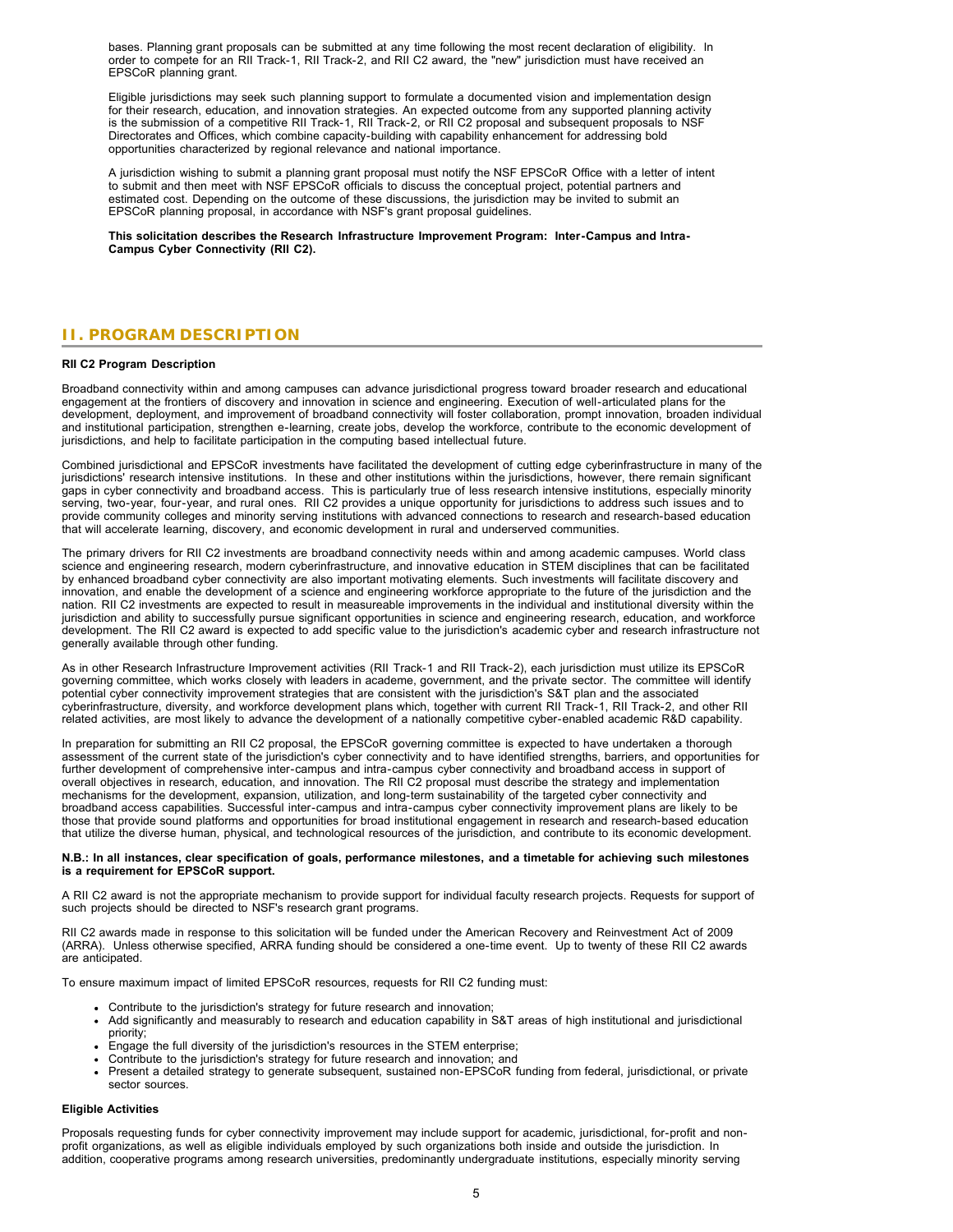rural 2-year institutions, are eligible for EPSCoR support. In all cases, however, Project Directors/Principal Investigators of proposed EPSCoR projects must be affiliated with research universities, agencies, or organizations within the participant jurisdiction. Whereas the proposed project may employ collaborations between EPSCoR and non-EPSCoR participants, EPSCoR funding can only be requested and used for the EPSCoR-based components. In addition, all activities carried out under an EPSCoR award are subject to the restrictions concerning eligible science, technology, engineering, and mathematics disciplines and activities detailed in the NSF Proposal and Award Policy and Procedures (PAPP) Guide found on the NSF website at <http://www.nsf.gov/pubs/policydocs/papp/index.jsp>.

# <span id="page-5-0"></span>**III. AWARD INFORMATION**

**Anticipated Type of Award:** Standard Grant

#### **Estimated Number of Awards:**

**Duration:** Award duration of up to 2 years

**Anticipated Funding Amount:** in FY 2010

#### **Limitation of Awards:**

- RII C2 award amount not to exceed \$1 million over a two year period.
- Special American Recovery and Reinvestment Act award conditions apply.

# <span id="page-5-1"></span>**IV. ELIGIBILITY INFORMATION**

#### **Organization Limit:**

Proposals may only be submitted by the following:

Only jurisdictions that meet EPSCoR criteria are eligible to submit proposals to the Research Infrastructure Improvement Program: Inter-Campus and Intra-Campus Cyber Connectivity (RII C2) competition. The jurisdiction's EPSCoR governing committee must designate a fiscal agent/proposing organization as the responsible recipient for a RII C2 award. Where possible, this should be the employing organization of the Principal Investigator/Project Director (PI/PD). See also Section I., Introduction Paragraph D for additional eligibility information.

#### **PI Limit:**

Principal Investigators/Project Directors of proposed EPSCoR projects must be affiliated with research universities, agencies, or organizations within the participant jurisdiction.

#### **Limit on Number of Proposals per Organization:** 1

Only one Research Infrastructure Improvement: Inter-Campus and Intra-Campus Cyber Connectivity (RII C2) proposal may be submitted in response to this solicitation by the designated fiscal agent/proposing organization, acting on behalf of a jurisdiction's EPSCoR governing committee.

#### **Limit on Number of Proposals per PI:** 1

An investigator may serve as PI or Co-PI on only **one** proposal submitted in response to this solicitation.

#### **Additional Eligibility Info:**

A newly eligible jurisdiction must submit a successful planning grant proposal before Research Infrastructure Improvement proposals (RII Track-1, RII Track-2, or RII C2) can be submitted. A "new" EPSCoR-eligible jurisdiction is defined as a State, US Territory, or US Commonwealth that (1) previously did not qualify via the established 0.75 percent criterion, but is declared eligible under the most recent publication of the annual NSF EPSCoR eligibility list (eligibility criteria) and (2) has demonstrated commitment to developing their research bases. Planning grant proposals can be submitted at any time following the most recent declaration of eligibility. In order to compete for an RII Track-1, RII Track-2, and RII C2 award, the "new" jurisdiction must have received an EPSCoR planning grant.

## <span id="page-5-2"></span>**V. PROPOSAL PREPARATION AND SUBMISSION INSTRUCTIONS**

# **A. Proposal Preparation Instructions**

**Full Proposal Instructions:** Proposals submitted in response to this program solicitation should be prepared and submitted in accordance with the guidelines specified in the NSF Grant Proposal Guide (GPG). The complete text of the GPG is available electronically on the NSF website at: [http://www.nsf.gov/publications/pub\\_summ.jsp?ods\\_key=gpg.](http://www.nsf.gov/publications/pub_summ.jsp?ods_key=gpg) Paper copies of the GPG may be obtained from the NSF Publications Clearinghouse, telephone (703) 292-PUBS (7827) or by e-mail from [nsfpubs@nsf.gov.](mailto:pubs@nsf.gov)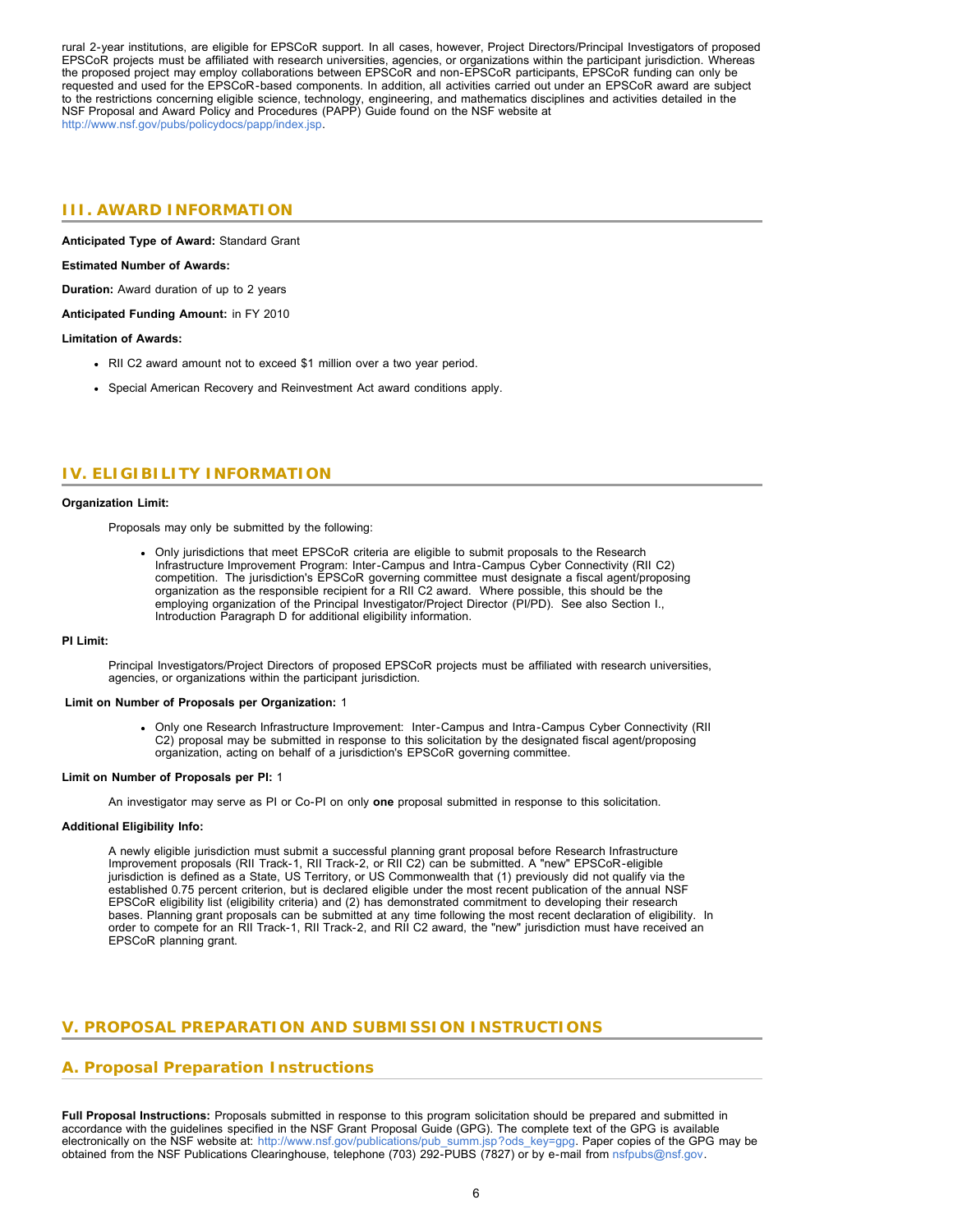The following instructions are specific to proposals submitted to the Research Infrastructure Improvement Program: Inter-Campus and Intra-Campus Cyber Connectivity (RII C2) competition and supplement the NSF GPG:

- The jurisdiction's EPSCoR governing committee shall designate a fiscal agent/proposing organization for the project. Where possible, this should be the employing organization of the Project Director.
- The proposal section labeled Project Description may not exceed 20 pages, including text, as well as any graphic or illustrative materials. Page limitations also apply to specific subsections of the proposal. Proposals that exceed the page limitations or that do not contain all items described below will be *returned without review.*

*Please be advised that use of the maximum number of pages for each individual subsection exceeding the 20 page limitation specificed for the project description..* 

### *PROJECT DESCRIPTION REQUIREMENTS*

The RII C2 Proposal must include the following elements:

- 1. **NSF Cover Sheet.**
- 2. **Project Summary (2 pages maximum).** Provide a clear vision for and a brief summary of the proposed RII C2 project and its anticipated impacts. This summary should specify the changes in connectivity and broadband access of institutions across the jurisdiction that will result from the proposed RII C2 project. It should clearly place the proposed RII C2 activities in the context of the jurisdiction's Science and Technology Plan and its cyberinfrastructure plan, and other RII activities within the jurisdiction. The summary should describe how the RII C2 investment will facilitate research and education and their integration; broaden the development of human and institutional resources; and develop the cyber-engaged workforce needed to sustain the economic vitality of the jurisdiction. Indicate in separate paragraphs the intellectual merit and broader impacts of the proposed work.
- 3. **Table of Contents.** Generated automatically by the system.
- 4. **Project Description (20 pages maximum).** The project description should detail the current status of the jurisdiction's broadband connectivity within and among academic institutions. The project description should state the science and engineering plans and goals, and show how the cyber connectivity improvements for which NSF support is being requested will enable successful pursuit of those goals. In addition, the project narrative should describe the science and engineering research and education as well as the economic development that will be facilitated by the proposed cyber connectivity improvements. It should also describe how the proposed activities will engage the full diversity of the jurisdiction's resources in the STEM enterprise and bolster participation in the computing based intellectual future of the jurisdiction. The essential role of external engagement, including outreach, communication, and dissemination, should be clearly integrated. Required elements of the project description are:

**4.1 Status and Overview (2 pages maximum).** The current status of the jurisdiction's connectivity landscape, including opportunities, challenges, and needs.

**4.2 Results from Relevant Prior NSF Support (1 page maximum).** Results from relevant prior NSF support and summary of the relevance of that support to the proposed project.

**4.3 Active NSF RII Awards (2 pages maximum).** Describe the scope, duration and funding level for each RII award to your jurisdiction that is active as of the date of submission of this RII C2 proposal. Convey how the activities of those RII awards align and integrate with the proposed RII C2 activities.

**4.4 RII C2-enabled Research and Education (8 pages maximum).** Provide a comprehensive description of the project activities, including the broadband and cyber connectivity improvements, and the research and education components that promise to stimulate sustainable improvements in research capacity and competitiveness. Include specific goals, objectives, timelines, and milestones. The role of external engagement should be made clear. This section must also show plans for the development, deployment, and improvement of broadband connectivity to foster collaboration, prompt innovation, broaden individual and institutional participation, strengthen e-learning, create jobs, develop the workforce, and contribute to the economic development of the jurisdiction. It should illustrate how the proposed project will be aligned and integrated with the existing and/or planned jurisdictional cyberinfrastructure developments, including RII activities. A compelling rationale for how improvements in cyber connectivity and broadband access enabled by the proposed RII C2 will yield the desired objectives and outcomes must be provided.

**4.5 Diversity (2 pages maximum).** Diversity in all of its manifestations - institutional, individual, disciplinary, geographic - catalyzes innovation and is key to the utilization of all the nation's intellectual and physical resources. The narrative must include a description of the current state of diversity within the jurisdiction and clear plans for broader engagement of the human and institutional resources to be used in pursuit of the cyber-enabled research and education goals. Particular attention should be given to underrepresented minorities in STEM and to 2-year, 4 year, rural, and minority serving institutions. The role of external engagement in plans for broadening diversity must be described. The plan must include specific goals, timelines and milestones, and anticipated outcomes of proposed activities.

**4.6 Workforce Development (2 pages maximum).** Providing 2-year, 4-year, rural, and minority serving institutions with access to networks and tools can accelerate economic growth and job creation in rural and underserved communities. Clearly describe how RII C2 activities will prepare and engage the diverse next generation STEM workforce to be able to design, deploy, manage, and use new generations of cyber based technology and its applications. Describe specific anticipated impacts of RII C2 enabled workforce development on the employment outlook in the jurisdiction.

**4.7 Evaluation and Assessment (2 pages maximum).** A comprehensive evaluation and assessment plan must be included. The plan must identify metrics to be used to evaluate and assess demonstrative impacts and outcomes, both during and after the award period. The narrative should indicate how the planned inter/intra campus connectivity will advance scientific, educational, and economic competitiveness within the jurisdiction. The plan must include review, evaluation, and assessment by a diverse group of **independent external experts**.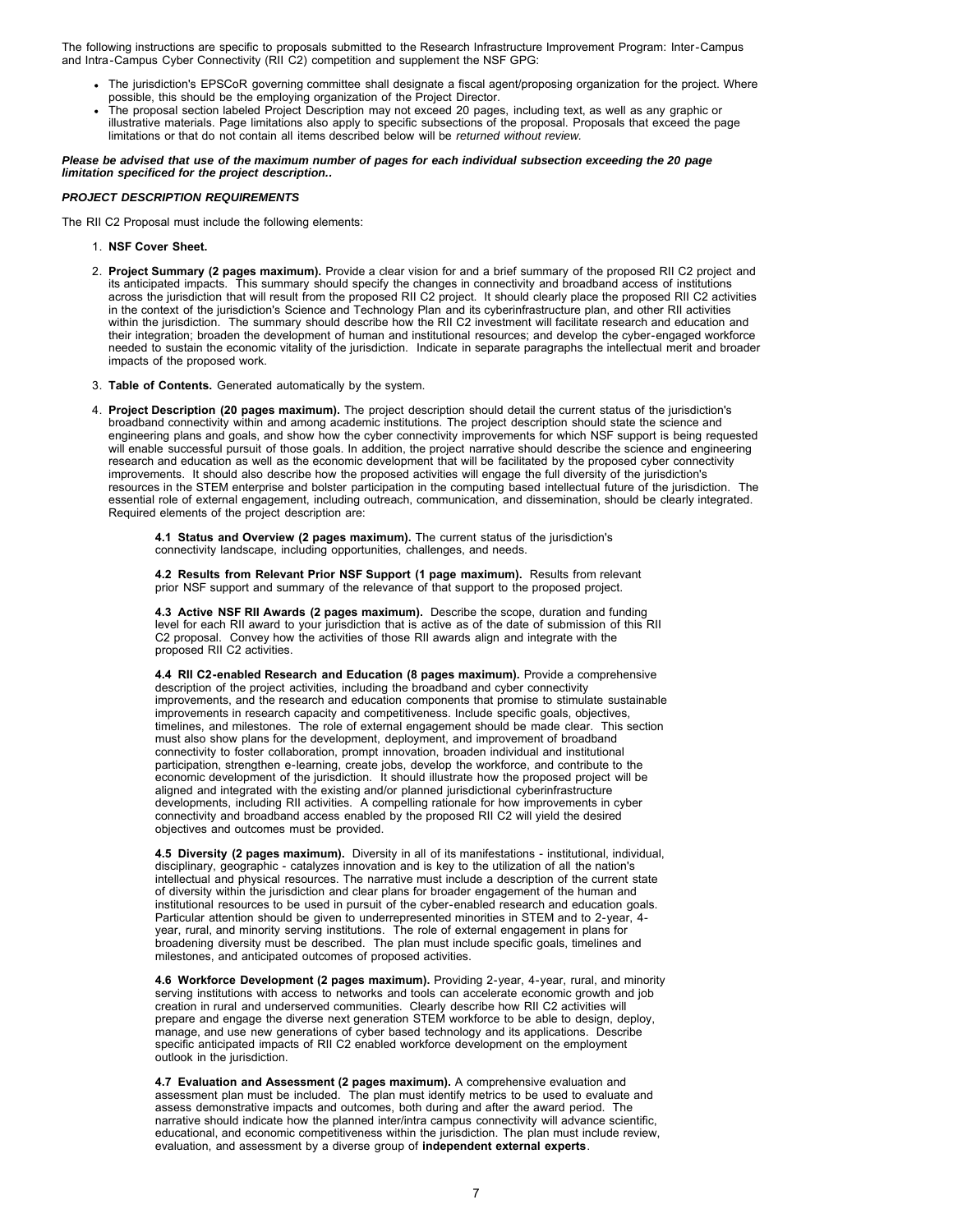**4.8 Sustainability (2 pages maximum).** A plan for long term sustainability of the improved cyber connectivity and broadband access, including maintenance, upgrades, and replacement of physical infrastructure, as appropriate, must be presented. This plan must contain a strategy for sustaining the RII C2 enabled improvements in research and education within the jurisdiction, as well as strategies to ensure continuity of training and professional development activities for educators, technicians, and other personnel.

**4.9 Management Plan (2 pages maximum).** The plan must describe how the project will be managed and provide a description of the roles of all individuals and organizations involved. Also, the plan should include a description of how the management team will coordinate with the existing management structures of other RII projects. In addition, the plan must describe how the team will coordinate the investments and activities across various academic campuses. It is important that the project's management team be sufficient in number, diversity, and expertise to assume technical and administrative oversight of the project. It is expected that the management team will be responsible for working with other public and private sector partners to expand access to and breadth of broadband services across the jurisdiction.

- 5. **References Cited** in the Project Description should be listed here.
- 6. **Biographical Sketches**. Include a biographical sketch for each faculty level participant according to standard NSF guidelines.
- 7. **udget pages and budget justification. Complete budget pages for each year of support (1-2). A two-year cumulative budget will be automatically generated by FastLane. Also provide a budget justification for the entire two years of support that may not exceed 3 pages.**
- 8. **Current and Pending Support. List current and pending support for each faculty level participant.**
- 9. **Facilities, Equipment, and Other Resources**
- 10. **Supplementary Documentation**
	- a. List of Participants. Provide a list of participating senior investigators (faculty level and equivalent) by name, organizational and departmental affiliation.
	- b. List of Conflicts. Provide a single, alphabetically ordered list of conflicts of interests, including collaborators, and former students and advisors for the PIs and key senior level participants.
	- c. Letters of Commitment. Include only official letters with specific commitments of resources from participating institutions or organizations anticipated to receive subawards, or from organizations that will provide resources for the project. Scan your signed letters and upload them into the Supplementary Documents section of FastLane, but do not send originals.

#### **Note: Do not submit additional letters of support which do not provide specific commitments of resources.**

Proposers are reminded to identify the program solicitation number (NSF 09-569) in the program solicitation block on the NSF Cover Sheet For Proposal to the National Science Foundation. Compliance with this requirement is critical to determining the relevant proposal processing guidelines. Failure to submit this information may delay processing.

# <span id="page-7-0"></span>**B. Budgetary Information**

**Cost Sharing:** Cost sharing is not required under this solicitation.

#### **Other Budgetary Limitations:**

Funding requests can be for durations of up to 2 years. Total budgets for NSF support cannot exceed \$1 million.

Budgets should include sufficient funding for participation in evaluative activities including reverse site visits.

## <span id="page-7-1"></span>**C. Due Dates**

**Full Proposal Deadline(s)** (due by 5 p.m. proposer's local time):

November 02, 2009

## <span id="page-7-2"></span>**D. FastLane Requirements**

Proposers are required to prepare and submit all proposals for this program solicitation through use of the NSF FastLane system. Detailed instructions regarding the technical aspects of proposal preparation and submission via FastLane are available at: [http://www.fastlane.nsf.gov/a1/newstan.htm.](http://www.fastlane.nsf.gov/a1/newstan.htm) For FastLane user support, call the FastLane Help Desk at 1-800-673-6188 or e-mail [fastlane@nsf.gov.](mailto:fastlane@nsf.gov) The FastLane Help Desk answers general technical questions related to the use of the FastLane system. Specific questions related to this program solicitation should be referred to the NSF program staff contact(s) listed in Section VIII of this funding opportunity.

<span id="page-7-3"></span>*Submission of Electronically Signed Cover Sheets*. The Authorized Organizational Representative (AOR) must electronically sign the proposal Cover Sheet to submit the required proposal certifications (see Chapter II, Section C of the [Grant Proposal Guide](http://www.nsf.gov/publications/pub_summ.jsp?ods_key=gpg) for a listing of the certifications). The AOR must provide the required electronic certifications within five working days following the electronic submission of the proposal. Further instructions regarding this process are available on the FastLane Website at: [https://www.fastlane.nsf.gov/fastlane.jsp.](https://www.fastlane.nsf.gov/fastlane.jsp)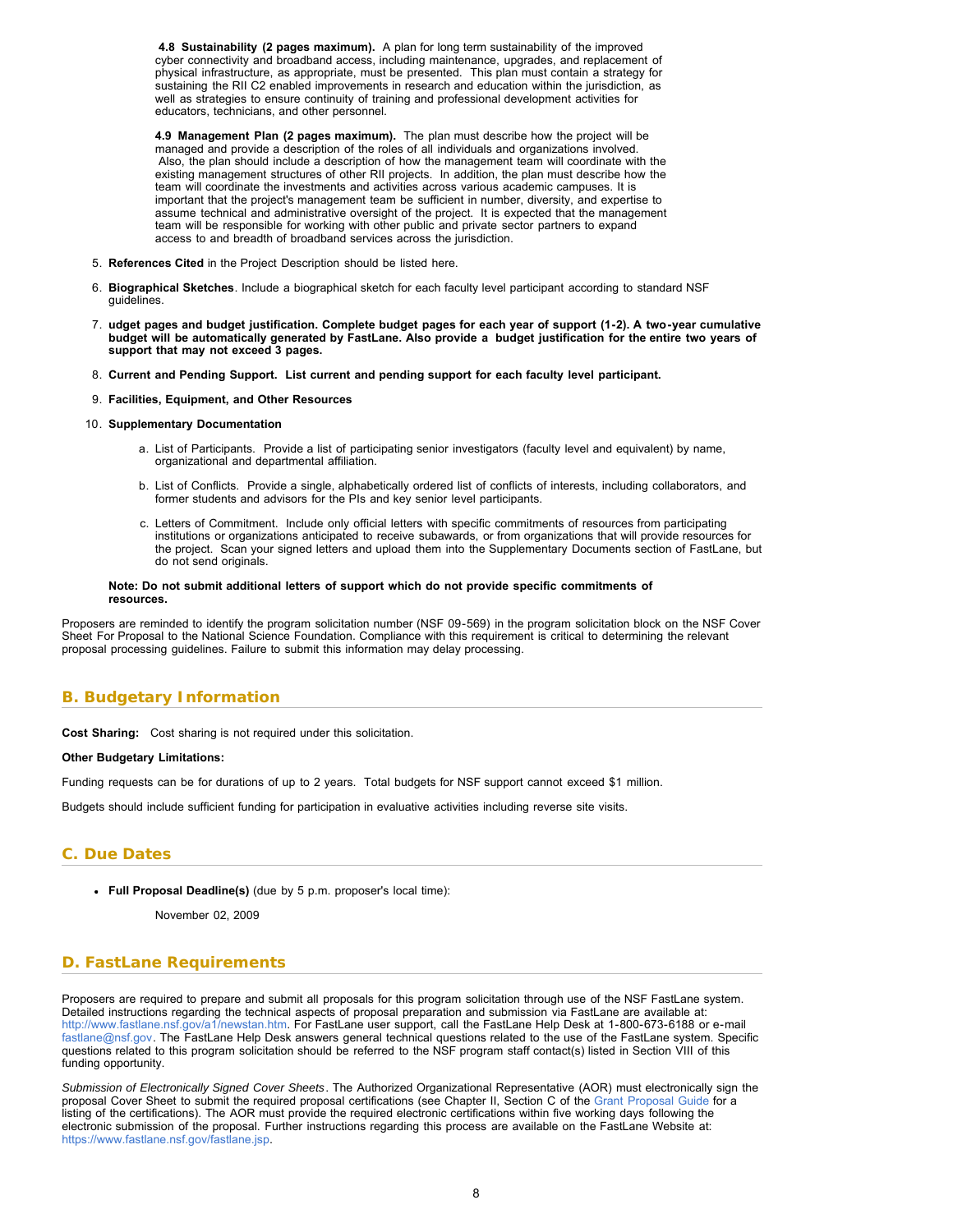# **VI. NSF PROPOSAL PROCESSING AND REVIEW PROCEDURES**

<span id="page-8-0"></span>Proposals received by NSF are assigned to the appropriate NSF program where they will be reviewed if they meet NSF proposal preparation requirements. All proposals are carefully reviewed by a scientist, engineer, or educator serving as an NSF Program Officer, and usually by three to ten other persons outside NSF who are experts in the particular fields represented by the proposal. These reviewers are selected by Program Officers charged with the oversight of the review process. Proposers are invited to suggest names of persons they believe are especially well qualified to review the proposal and/or persons they would prefer not review the proposal. These suggestions may serve as one source in the reviewer selection process at the Program Officer's discretion. Submission of such names, however, is optional. Care is taken to ensure that reviewers have no conflicts of interest with the proposal

# **A. NSF Merit Review Criteria**

All NSF proposals are evaluated through use of the two National Science Board (NSB)-approved merit review criteria: intellectual merit and the broader impacts of the proposed effort. In some instances, however, NSF will employ additional criteria as required to highlight the specific objectives of certain programs and activities.

The two NSB-approved merit review criteria are listed below. The criteria include considerations that help define them. These considerations are suggestions and not all will apply to any given proposal. While proposers must address both merit review criteria, reviewers will be asked to address only those considerations that are relevant to the proposal being considered and for which the reviewer is qualified to make judgements.

#### **What is the intellectual merit of the proposed activity?**

How important is the proposed activity to advancing knowledge and understanding within its own field or across different fields? How well qualified is the proposer (individual or team) to conduct the project? (If appropriate, the reviewer will comment on the quality of the prior work.) To what extent does the proposed activity suggest and explore creative, original, or potentially transformative concepts? How well conceived and organized is the proposed activity? Is there sufficient access to resources?

#### **What are the broader impacts of the proposed activity?**

How well does the activity advance discovery and understanding while promoting teaching, training, and learning? How well does the proposed activity broaden the participation of underrepresented groups (e.g., gender, ethnicity, disability, geographic, etc.)? To what extent will it enhance the infrastructure for research and education, such as facilities, instrumentation, networks, and partnerships? Will the results be disseminated broadly to enhance scientific and technological understanding? What may be the benefits of the proposed activity to society?

Examples illustrating activities likely to demonstrate broader impacts are available electronically on the NSF website at: <http://www.nsf.gov/pubs/gpg/broaderimpacts.pdf>.

NSF staff will give careful consideration to the following in making funding decisions:

#### *Integration of Research and Education*

One of the principal strategies in support of NSF's goals is to foster integration of research and education through the programs, projects, and activities it supports at academic and research institutions. These institutions provide abundant opportunities where individuals may concurrently assume responsibilities as researchers, educators, and students and where all can engage in joint efforts that infuse education with the excitement of discovery and enrich research through the diversity of learning perspectives.

#### *Integrating Diversity into NSF Programs, Projects, and Activities*

Broadening opportunities and enabling the participation of all citizens -- women and men, underrepresented minorities, and persons with disabilities -- is essential to the health and vitality of science and engineering. NSF is committed to this principle of diversity and deems it central to the programs, projects, and activities it considers and supports.

#### **Additional Review Criteria:**

Reviewers for the RII Cyber Connectivity competition will also consider the following specific aspects of intellectual merit and broader impacts:

- 1. **Strategic Fidelity and Impact**. How well are the proposed cyber connectivity enhancements and the education, diversity, workforce development, and sustainability plans aligned with central research themes? Is there sufficient alignment with other RII C2 investments in the jurisdictions? How is the project likely to have the proposed impacts on the research and education capability and capacity of the jurisdiction? How does each proposed component contribute to improved competitiveness in research, education, and innovation?
- 2. **Value Added**. How do the proposed activities add value at the institutional, jurisdictional and regional levels in research, education, and economic development? How will the additional value be measured? How does the project advance the jurisdiction's innovation and economic development plans through greater emphasis on connections and linkages within and among academic campuses and private and public sectors? How will the proposed project result in increased diversity in the jurisdiction's workforce?
- 3. **RII C2-enabled Research and Education**. How well are the proposed cyber connectivity enhancements aligned with the needs and priorities of the jurisdiction's research infrastructure improvements, education, workforce development, external engagement and economic development plans? How is the project likely to have a meaningful impact on research and education capacity and capability in the jurisdiction, especially in rural and underserved areas? How will the proposed strategies, programs, and projects advance the jurisdiction's innovation and economic development? Do they give rise to greater emphasis on creativity, inventiveness, technology transfer, potential commercialization, and national R&D competitiveness?

How well are the proposed cyber connectivity plans coordinated with existing and/or unfolding cyberinfrastructure plans and strategies of the jurisdiction? How will the proposed activities be integrated and coordinated with the existing and/or planned RII Track-1, RII Track-2, or other RII relevant activities and programs? In particular, how will the proposed broadband access complement and enhance the cyber-related programs and activities already in place? Is there a clear, comprehensive plan for cyber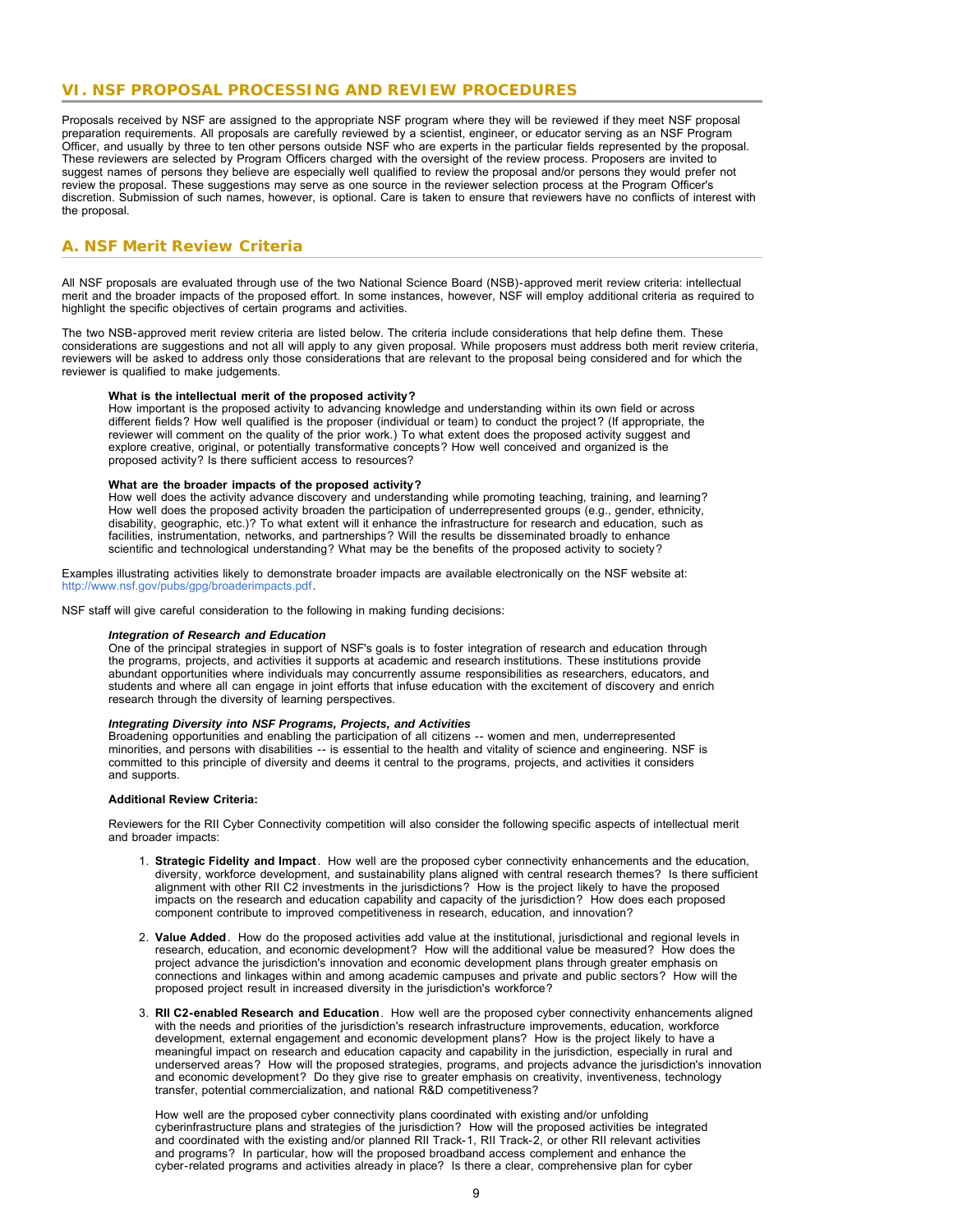connectivity and broadband access between and among campuses in support of overall objectives in research, education, innovation and economic development? How well articulated are the roles of cyber connectivity and broadband access in the diversity and workforce development plans of the jurisdiction? How do these roles facilitate attainment of the goals of those plans?

- 4. **Diversity.** How clearly expressed is the current state of diversity within the jurisdiction? How well conceived and articulated are the plans to more broadly engage the jurisdiction's human and institutional resources in pursuit of the cyber enabled research and education goals? Is there a clearly defined and accurate resourced path to increased broadband access at 2-year, 4-year, rural, and minority serving institutions?
- 5. **Workforce Development**. How will RII C2 activities contribute to the development of the jurisdiction's STEM workforce? How well does the plan create experiences that prepare tomorrow's workforce to design, deploy, and use cyber based technologies? Are the plan activities likely to accelerate the pace of positive change leading to creation of new jobs and increased economic prosperity? How does the workforce development plan build upon and utilize existing state and regional networks that already afford various levels of connectivity to universities, 2 and 4-year colleges, K-12 schools, and libraries?
- 6. **External Engagement**. How well is external engagement integrated into the various elements of the RII C2 project? How does external engagement spark new forms of collaboration and social interaction such as elearning or e-science? How effectively does external engagement contribute to the efficient sharing of data and information among and beyond project partners? Is there a coordinated process for the collection and dissemination of major results to various audiences, e.g., scientific and educational communities, other EPSCoR jurisdictions, the general public, and the NSF?
- 7. **Evaluation and Assessment**. How effective is the proposed plan likely to be in measuring the outputs and outcomes of the RII C2 project? How clear and appropriate are the proposed metrics and criteria for assessing project accomplishments according to a well defined schedule? How clearly defined are processes for reliably capturing and analyzing metric-related data and reporting it in a timely manner? Are the appropriate formative and summative evaluation plans for assessing status, major impacts, and future directions described? How adequately resourced are the evaluation and assessment tasks? Are the independent, external evaluators appropriate?
- 8. **Sustainability.** How clear, reasonable, and viable are the plans for sustainability? How does the plan address sustainability of human, physical, and cyber infrastructure? How will the project team contribute to the sustainability of a more competitive research and education enterprise driven by cyber-based discovery and innovation?
- 9. **Management Plan**. How clearly structured and likely to be effective is the management plan? Do the Project Director and the management team demonstrate the vision, experience and capacity to lead the RII C2 project? Do the Project Director and management team have knowledge of and connections with appropriate national academic research networks? Are the membership and roles of the jurisdiction's EPSCoR governing committee and external advisors plainly identified, and is their involvement in the project clear, well defined, and free of conflicts of interest?

# <span id="page-9-0"></span>**B. Review and Selection Process**

Proposals submitted in response to this program solicitation will be reviewed by Ad hoc Review and/or Panel Review.

Reviewers will be asked to formulate a recommendation to either support or decline each proposal. The Program Officer assigned to manage the proposal's review will consider the advice of reviewers and will formulate a recommendation.

After scientific, technical and programmatic review and consideration of appropriate factors, the NSF Program Officer recommends to the cognizant Division Director whether the proposal should be declined or recommended for award. NSF is striving to be able to tell applicants whether their proposals have been declined or recommended for funding within six months. The time interval begins on the deadline or target date, or receipt date, whichever is later. The interval ends when the Division Director accepts the Program Officer's recommendation.

A summary rating and accompanying narrative will be completed and submitted by each reviewer. In all cases, reviews are treated as confidential documents. Verbatim copies of reviews, excluding the names of the reviewers, are sent to the Principal Investigator/Project Director by the Program Officer. In addition, the proposer will receive an explanation of the decision to award or decline funding.

In all cases, after programmatic approval has been obtained, the proposals recommended for funding will be forwarded to the Division of Grants and Agreements for review of business, financial, and policy implications and the processing and issuance of a grant or other agreement. Proposers are cautioned that only a Grants and Agreements Officer may make commitments, obligations or awards on behalf of NSF or authorize the expenditure of funds. No commitment on the part of NSF should be inferred from technical or budgetary discussions with a NSF Program Officer. A Principal Investigator or organization that makes financial or personnel commitments in the absence of a grant or cooperative agreement signed by the NSF Grants and Agreements Officer does so at their own risk.

# <span id="page-9-1"></span>**VII. AWARD ADMINISTRATION INFORMATION**

# <span id="page-9-2"></span>**A. Notification of the Award**

Notification of the award is made to *the submitting organization* by a Grants Officer in the Division of Grants and Agreements. Organizations whose proposals are declined will be advised as promptly as possible by the cognizant NSF Program administering the program. Verbatim copies of reviews, not including the identity of the reviewer, will be provided automatically to the Principal Investigator. (See Section VI.B. for additional information on the review process.)

# <span id="page-9-3"></span>**B. Award Conditions**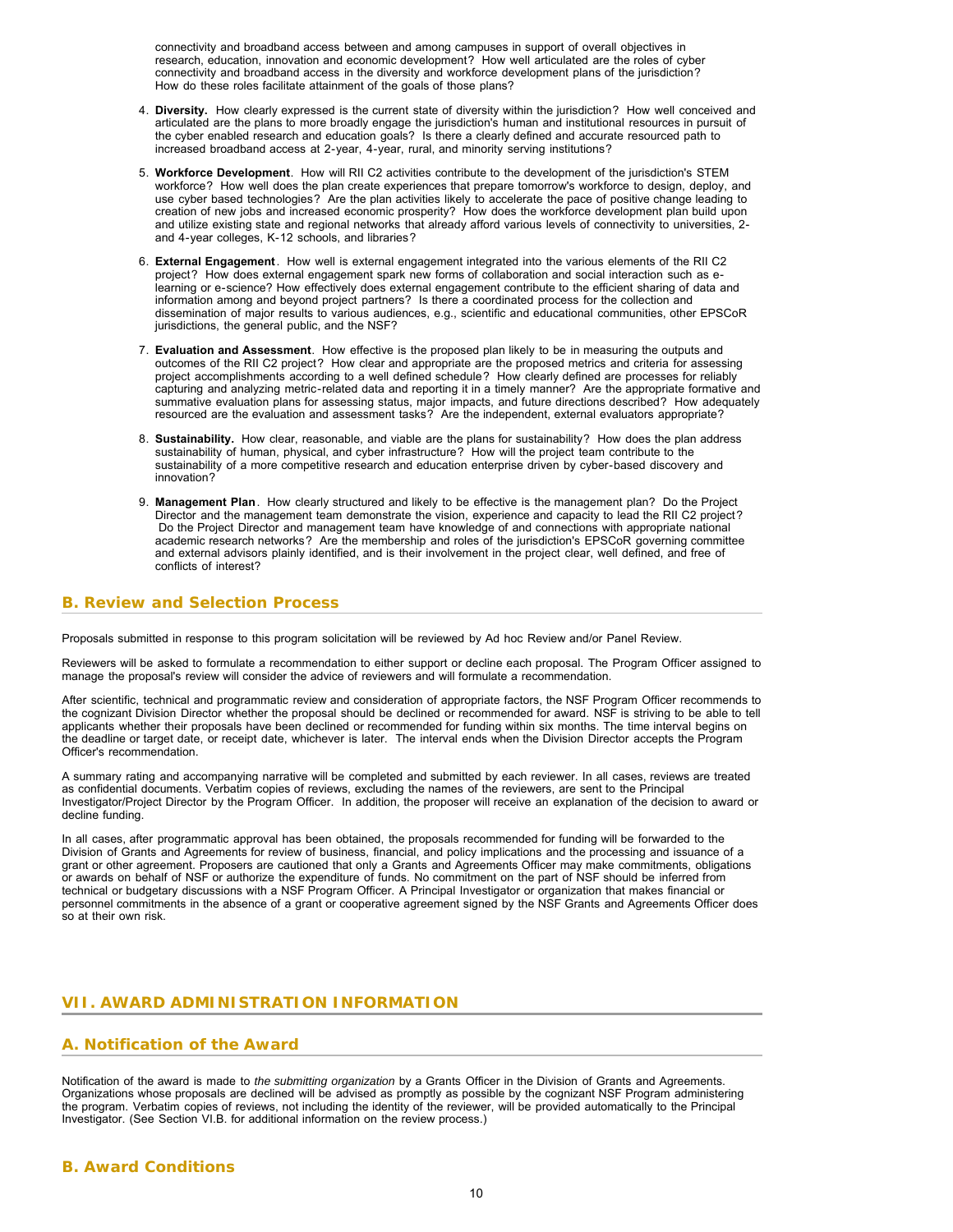An NSF award consists of: (1) the award letter, which includes any special provisions applicable to the award and any numbered amendments thereto; (2) the budget, which indicates the amounts, by categories of expense, on which NSF has based its support (or otherwise communicates any specific approvals or disapprovals of proposed expenditures); (3) the proposal referenced in the award letter; (4) the applicable award conditions, such as Grant General Conditions (GC-1); \* or Research Terms and Conditions \* and (5) any announcement or other NSF issuance that may be incorporated by reference in the award letter. Cooperative agreements also are administered in accordance with NSF Cooperative Agreement Financial and Administrative Terms and Conditions (CA-FATC) and the applicable Programmatic Terms and Conditions. NSF awards are electronically signed by an NSF Grants and Agreements Officer and transmitted electronically to the organization via e-mail.

#### \*These documents may be accessed electronically on NSF's Website at

[http://www.nsf.gov/awards/managing/award\\_conditions.jsp?org=NSF](http://www.nsf.gov/awards/managing/award_conditions.jsp?org=NSF). Paper copies may be obtained from the NSF Publications Clearinghouse, telephone (703) 292-7827 or by e-mail from [nsfpubs@nsf.gov.](mailto:pubs@nsf.gov)

More comprehensive information on NSF Award Conditions and other important information on the administration of NSF awards is contained in the NSF *Award & Administration Guide* (AAG) Chapter II, available electronically on the NSF Website at [http://www.nsf.gov/publications/pub\\_summ.jsp?ods\\_key=aag.](http://www.nsf.gov/publications/pub_summ.jsp?ods_key=aag)

#### **Special Award Conditions:**

The following special award conditions apply to awards made with funds appropriated under the American Recovery and Reinvestment Act of 2009 (ARRA):

#### **American Recovery and Reinvestment Act of 2009 Award Terms**

The Recovery Act mandates a significant level of transparency and accountability. The law and implementing guidance identify specific conditions for awards made with Recovery Act funding. As such, recipients of ARRA funds must comply with standard NSF award conditions (Research Terms and Conditions or Grant General Conditions, as applicable) as well as the requirements set forth in ARRA, including, but not limited to, the reporting requirements specified in the award term entitled, "*Reporting and Registration Requirements under Section 1512 of the American Recovery and Reinvestment Act of 2009, Public Law 111-5*", as well as the accompanying OMB guidance (available on the Recovery.gov website.) Awardees are advised that failure to submit timely reports may result in NSF taking administrative action, including disallowance of costs or suspension or termination of the award.

All ARRA funded awards will incorporate the following language:

This award is funded under the American Recovery and Reinvestment Act of 2009 (ARRA) (Public Law 111-5) and is subject to ARRA Terms and Conditions, dated April 2009, available on the NSF website at: [http://www.nsf.gov/awards/managing/award\\_conditions.jsp?org\\_NSF](http://www.nsf.gov/awards/managing/award_conditions.jsp?org_NSF)

Given the goals of the Recovery Act, awardees also are advised that they are expected to expend funds in a timely manner of on allowable costs and that NSF will be monitoring awards for expenditures. If, after 12 months, no allowable expenditures have taken place, NSF may consider reducing or terminating the award and reallocating the funds.

#### **ARRA Award-Specific**

There also may be ARRA award specific terms, as necessary and appropriate.

# <span id="page-10-0"></span>**C. Reporting Requirements**

For all multi-year grants (including both standard and continuing grants), the Principal Investigator must submit an annual project report to the cognizant Program Officer at least 90 days before the end of the current budget period. (Some programs or awards require more frequent project reports). Within 90 days after expiration of a grant, the PI also is required to submit a final project report.

Failure to provide the required annual or final project reports will delay NSF review and processing of any future funding increments as well as any pending proposals for that PI. PIs should examine the formats of the required reports in advance to assure availability of required data.

PIs are required to use NSF's electronic project-reporting system, available through FastLane, for preparation and submission of annual and final project reports. Such reports provide information on activities and findings, project participants (individual and organizational) publications; and, other specific products and contributions. PIs will not be required to re-enter information previously provided, either with a proposal or in earlier updates using the electronic system. Submission of the report via FastLane constitutes certification by the PI that the contents of the report are accurate and complete.

<span id="page-10-1"></span>Special reporting requirements apply to awards funded under the American Recovery and Reinvestment Act of 2009 (ARRA). Please refer to the Special Award Conditions in Section VII.B. of this solicitation for additional information.

## **VIII. AGENCY CONTACTS**

General inquiries regarding this program should be made to:

- Denise M. Barnes, Program Director, 1122, telephone: (703) 292-5179, fax: (703) 292-9047, email: [dbarnes@nsf.gov](mailto:dbarnes@nsf.gov)
- Arlene A. Garrison, Program Director, 1122, telephone: (703) 292-8361, fax: (703)-292-9047, email: [aagarris@nsf.gov](mailto:aagarris@nsf.gov)
- Maija M. Kukla, Program Director, 1122, telephone: (703) 292-4940, fax: (703) 292-9047, email: [mkukla@nsf.gov](mailto:mkukla@nsf.gov)
- Uma D. Venkateswaran, Program Director, 1122, telephone: (703) 292-7732, fax: (703)-292-9047, email: [uvenkate@nsf.gov](mailto:uvenkate@nsf.gov)

For questions related to the use of FastLane, contact: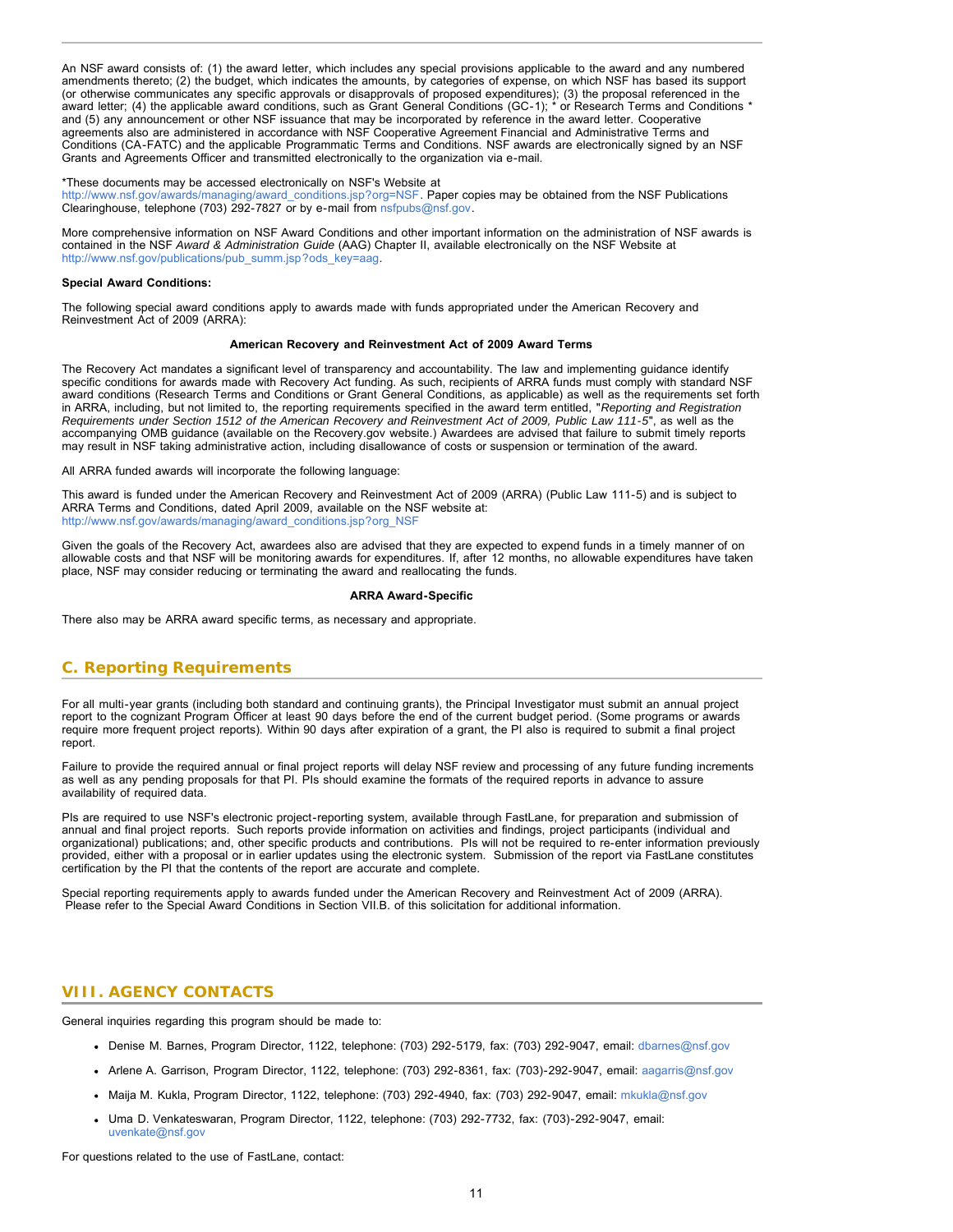FastLane Help Desk, telephone: 1-800-673-6188; e-mail: [fastlane@nsf.gov.](mailto:fastlane@nsf.gov)

# <span id="page-11-0"></span>**IX. OTHER INFORMATION**

The NSF Website provides the most comprehensive source of information on NSF Directorates (including contact information), programs and funding opportunities. Use of this Website by potential proposers is strongly encouraged. In addition, National Science Foundation Update is a free e-mail subscription service designed to keep potential proposers and other interested parties apprised of new NSF funding opportunities and publications, important changes in proposal and award policies and procedures, and upcoming NSF Regional Grants Conferences. Subscribers are informed through e-mail when new publications are issued that match their identified interests. Users can subscribe to this service by clicking the "Get NSF Updates by Email" link on the [NSF web site.](http://www.nsf.gov/)

Grants.gov provides an additional electronic capability to search for Federal government-wide grant opportunities. NSF funding opportunities may be accessed via this new mechanism. Further information on Grants.gov may be obtained at [http://www.grants.gov.](http://www.grants.gov/)

### **ABOUT THE NATIONAL SCIENCE FOUNDATION**

The National Science Foundation (NSF) is an independent Federal agency created by the National Science Foundation Act of 1950, as amended (42 USC 1861-75). The Act states the purpose of the NSF is "to promote the progress of science; [and] to advance the national health, prosperity, and welfare by supporting research and education in all fields of science and engineering."

NSF funds research and education in most fields of science and engineering. It does this through grants and cooperative agreements to more than 2,000 colleges, universities, K-12 school systems, businesses, informal science organizations and other research organizations throughout the US. The Foundation accounts for about one-fourth of Federal support to academic institutions for basic research.

NSF receives approximately 40,000 proposals each year for research, education and training projects, of which approximately 11,000 are funded. In addition, the Foundation receives several thousand applications for graduate and postdoctoral fellowships. The agency operates no laboratories itself but does support National Research Centers, user facilities, certain oceanographic vessels and Antarctic research stations. The Foundation also supports cooperative research between universities and industry, US participation in international scientific and engineering efforts, and educational activities at every academic level.

*Facilitation Awards for Scientists and Engineers with Disabilities* provide funding for special assistance or equipment to enable persons with disabilities to work on NSF-supported projects. See Grant Proposal Guide Chapter II, Section D.2 for instructions regarding preparation of these types of proposals.

The National Science Foundation has Telephonic Device for the Deaf (TDD) and Federal Information Relay Service (FIRS) capabilities that enable individuals with hearing impairments to communicate with the Foundation about NSF programs, employment or general information. TDD may be accessed at (703) 292-5090 and (800) 281-8749, FIRS at (800) 877-8339.

The National Science Foundation Information Center may be reached at (703) 292-5111.

The National Science Foundation promotes and advances scientific progress in the United States by competitively awarding grants and cooperative agreements for research and education in the sciences, mathematics, and engineering.

To get the latest information about program deadlines, to download copies of NSF publications, and to access abstracts of awards, visit the NSF Website at [http://www.nsf.gov](http://www.nsf.gov/)

## **PRIVACY ACT AND PUBLIC BURDEN STATEMENTS**

The information requested on proposal forms and project reports is solicited under the authority of the National Science Foundation Act of 1950, as amended. The information on proposal forms will be used in connection with the selection of qualified proposals; and project reports submitted by awardees will be used for program evaluation and reporting within the Executive Branch and to Congress. The information requested may be disclosed to qualified reviewers and staff assistants as part of the proposal review